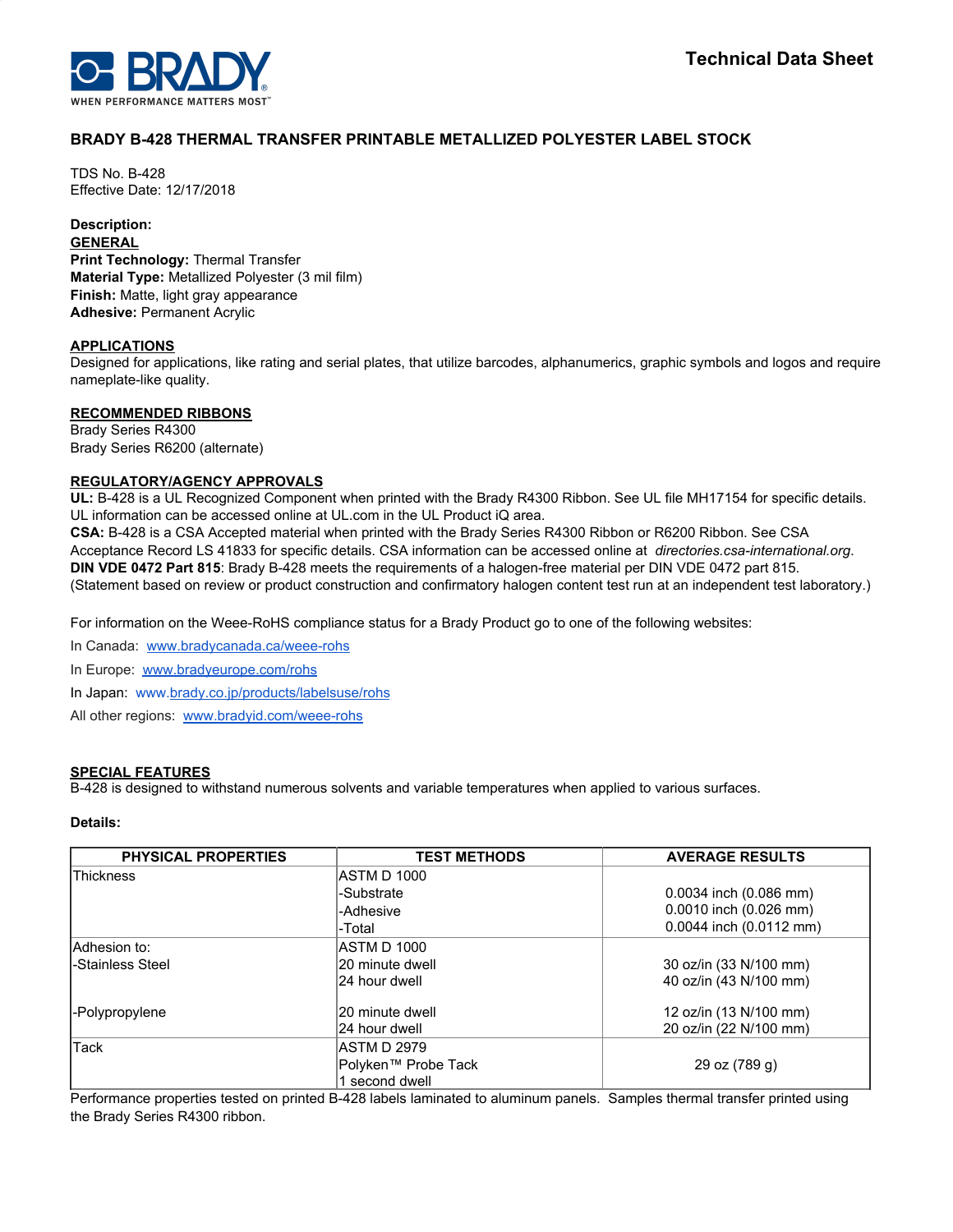| 30 days at various temperatures                          | No visible effect to label at $248^{\circ}$ F (120 $^{\circ}$ C),<br>Slight discoloration at 293°F (145°C),<br>Moderate discoloration at 320°F (160°C),<br>but label is still functional |
|----------------------------------------------------------|------------------------------------------------------------------------------------------------------------------------------------------------------------------------------------------|
| 30 days at -40 $\degree$ F (-40 $\degree$ C)             | No visible effect                                                                                                                                                                        |
| 30 days at 100°F (37°C), 95% R.H.                        | INo visible effect                                                                                                                                                                       |
| 30 days in UV Sunlighter™ 100                            | INo visible effect                                                                                                                                                                       |
| ASTM G155, Cycle 1<br>30 days in Xenon Arc Weatherometer | Slight topcoat yellowing                                                                                                                                                                 |
| 30 days in 5% salt fog                                   | INo visible effect                                                                                                                                                                       |
|                                                          |                                                                                                                                                                                          |

**PERFORMANCE PROPERTY CHEMICAL RESISTANCE** 

Samples printed with the Brady Series R4300 black ribbon and the Brady Series R6200 black ribbon. Test was conducted at room temperature after 24 hour dwell. Testing consisted of 5 cycles of 10 minute immersions in the specified chemical reagent followed by 30 minute recovery period. After final immersion, samples rubbed 10 times with a cotton swab immersed in test fluid after final immersion.

|                                  | SUBJECTIVE OBSERVATION OF VISUAL CHANGE (R4300 RIBBON) |                                  |                                 |  |  |
|----------------------------------|--------------------------------------------------------|----------------------------------|---------------------------------|--|--|
| <b>CHEMICAL REAGENT</b>          | <b>EFFECT TO LABEL</b><br><b>STOCK</b>                 | <b>EFFECT TO</b><br><b>PRINT</b> | <b>EFFECT TO PRINT WITH RUB</b> |  |  |
| Methyl Ethyl Ketone              | No visible effect                                      | No visible effect                | Moderate print removal          |  |  |
| 1,1,1-Trichloroethane            | No visible effect                                      | No visible effect                | Moderate print removal          |  |  |
| Toluene                          | No visible effect                                      | No visible effect                | Moderate print removal          |  |  |
| <b>Mineral Spirits</b>           | No visible effect                                      | No visible effect                | No visible effect               |  |  |
| JP-4 Jet Fuel                    | No visible effect                                      | No visible effect                | No visible effect               |  |  |
| SAE 20 WT Oil                    | No visible effect                                      | No visible effect                | No visible effect               |  |  |
| SAE 20 WT Oil @ 70C              | No visible effect                                      | No visible effect                | Severe print removal            |  |  |
| lIPA                             | No visible effect                                      | No visible effect                | No visible effect               |  |  |
| ASTM#3                           | No visible effect                                      | No visible effect                | No visible effect               |  |  |
| Mil 5606 Oil                     | No visible effect                                      | No visible effect                | No visible effect               |  |  |
| Skydrol <sup>®</sup> 500B        | No visible effect                                      | No visible effect                | Slight print removal            |  |  |
| Super Agitene <sup>®</sup>       | No visible effect                                      | No visible effect                | No visible effect               |  |  |
| Deionized Water                  | No visible effect                                      | No visible effect                | No visible effect               |  |  |
| 3% Alconox® Detergent            | No visible effect                                      | No visible effect                | No visible effect               |  |  |
| 10% Sulfuric Acid<br>Solution    | No visible effect                                      | No visible effect                | No visible effect               |  |  |
| 10% Sodium<br>Hydroxide Solution | No visible effect                                      | No visible effect                | No visible effect               |  |  |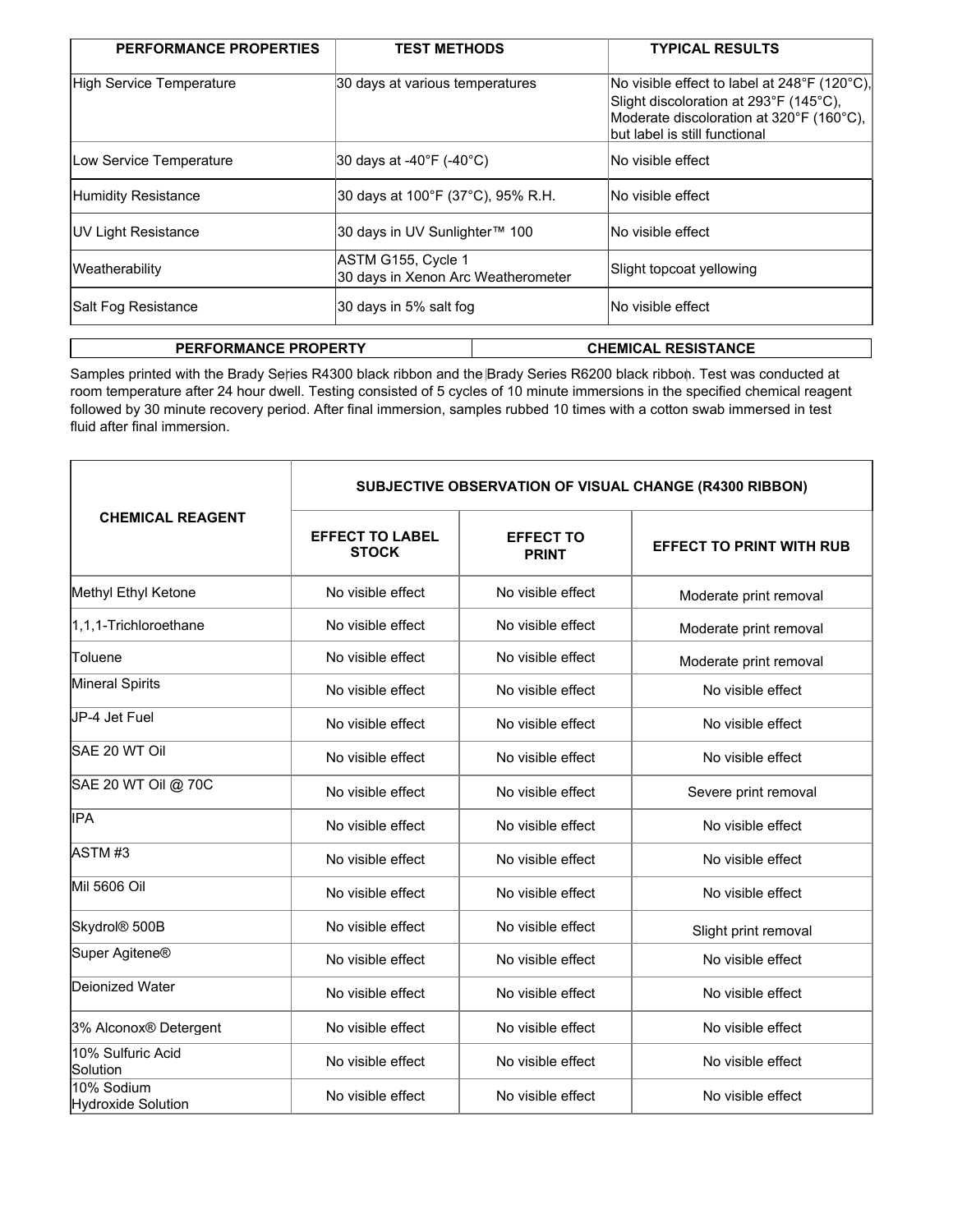| <b>CHEMICAL REAGENT</b>          | SUBJECTIVE OBSERVATION OF VISUAL CHANGE (R6200 RIBBON) |                                  |                                 |  |
|----------------------------------|--------------------------------------------------------|----------------------------------|---------------------------------|--|
|                                  | <b>EFFECT TO LABEL</b><br><b>STOCK</b>                 | <b>EFFECT TO</b><br><b>PRINT</b> | <b>EFFECT TO PRINT WITH RUB</b> |  |
| Methyl Ethyl Ketone              | No visible effect                                      | No visible effect                | Moderate print removal          |  |
| 1,1,1-Trichloroethane            | No visible effect                                      | No visible effect                | Moderate print removal          |  |
| Toluene                          | No visible effect                                      | No visible effect                | Moderate print removal          |  |
| Mineral Spirits                  | No visible effect                                      | No visible effect                | Slight print removal            |  |
| JP-4 Jet Fuel                    | No visible effect                                      | No visible effect                | Slight print removal            |  |
| SAE 20 WT Oil                    | No visible effect                                      | No visible effect                | No visible effect               |  |
| SAE 20 WT Oil @ 70C              | No visible effect                                      | No visible effect                | Severe print removal            |  |
| lIPA                             | No visible effect                                      | No visible effect                | Slight print removal            |  |
| IASTM #3                         | No visible effect                                      | No visible effect                | No visible effect               |  |
| Mil 5606 Oil                     | No visible effect                                      | No visible effect                | Slight print removal            |  |
| Skydrol® 500B                    | No visible effect                                      | No visible effect                | Moderate print removal          |  |
| Super Agitene <sup>®</sup>       | No visible effect                                      | No visible effect                | Slight print removal            |  |
| Deionized Water                  | No visible effect                                      | No visible effect                | No visible effect               |  |
| 3% Alconox® Detergent            | No visible effect                                      | No visible effect                | No visible effect               |  |
| 10% Sulfuric Acid<br>Solution    | No visible effect                                      | No visible effect                | No visible effect               |  |
| 10% Sodium<br>Hydroxide Solution | No visible effect                                      | No visible effect                | No visible effect               |  |

#### Shelf Life

Shelf life is two years from the date of receipt for this product as long as this product is stored in its original packaging in an environment below 80° F (27° C) and 60% RH. It remains the responsibility of the user to assess the risk of using this product. We encourage customers to develop testing protocols that will qualify a product's fitness for use in their actual application.

#### **Trademarks:**

Alconox® is a registered trademark of Alconox Co. Polyken™ is a trademark of Testing Machines Inc. Skydrol® is a registered trademark of the Monsanto Company Sunlighter™ is a trademark of the Test Lab Apparatus Company Super Agitene® is a registered trademark of Graymills Corporation ASTM: American Society for Testing and Materials (U.S.A.) CSA: Canadian Standards Association PSTC: Pressure Sensitive Tape Council (U.S.A.) SAE: Society of Automotive Engineers (U.S.A.) UL: Underwriters Laboratories Inc. (U.S.A.) All S.I. Units (metric) are mathematically derived from the U.S. Conventional Units.

**Note:** All values shown are averages and should not be used for specification purposes. Test data and test results contained in this document are for general information only and shall not be relied upon by Brady customers for designs and specifications, or be relied on as meeting specified performance criteria. Customers desiring to develop specifications or performance criteria for specific product applications should contact Brady for further information.

Product compliance information is based upon information provided by suppliers of the raw materials used by Brady to manufacture this product or based on results of testing using recognized analytical methods performed by a third party, independent laboratory. As such, Brady makes no independent representations or warranties, express or implied, and assumes no liability in connection with the use of this information.